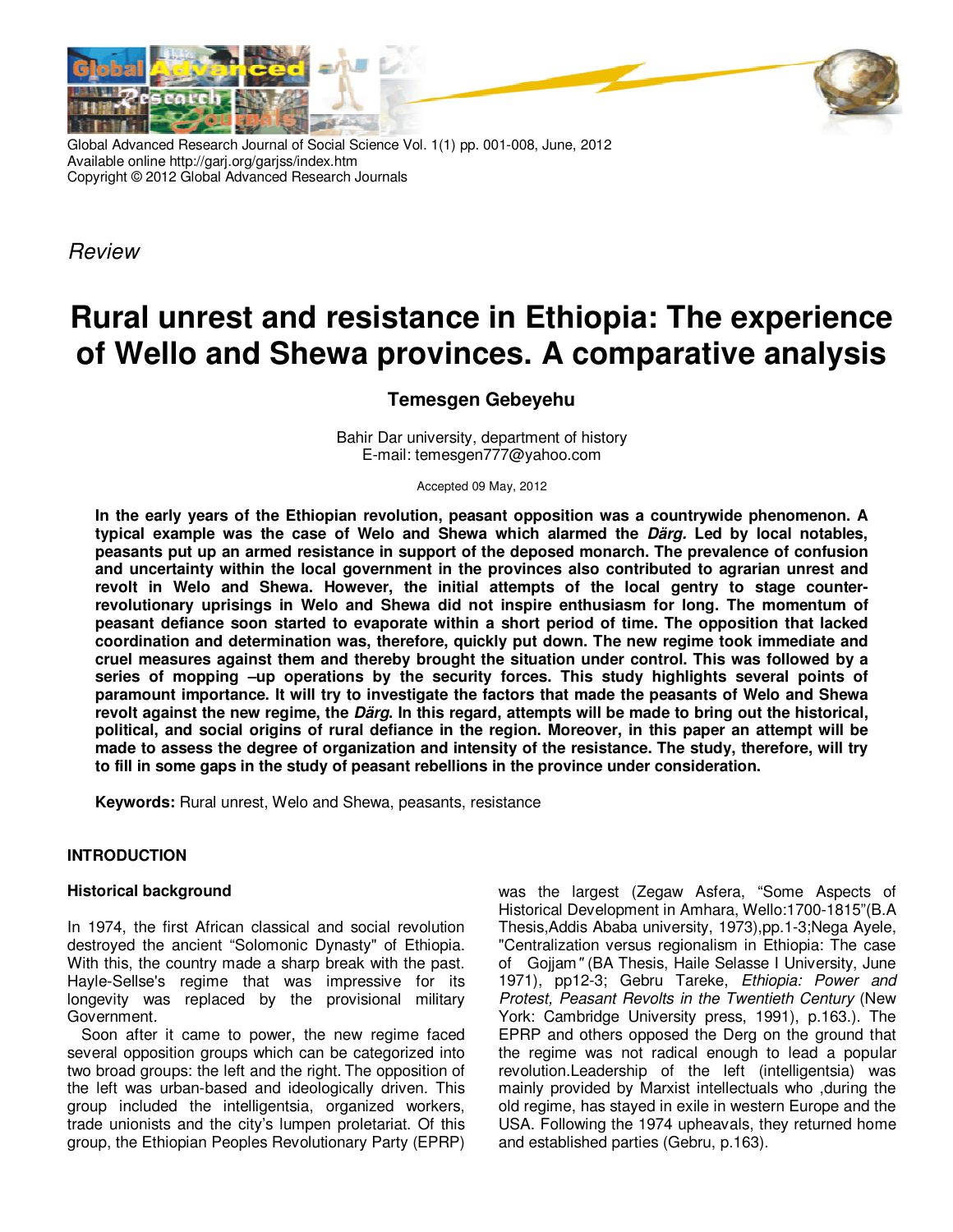The second group is the rightist opposition that emerged after the land reform. Although important, it has been virtually ignored by students of Ethiopian revolution. The existing literature has concentrated on the development at the center or on the early, violent and dramatic phase of the revolution. The *Derg* itself gave it little attention to it in comparison with the leftist opposition or the separatists (Nega, p.28.). It was mostly ruralbased and its main supporters were the local gentry. The main actors were traditional forces who did not fight for the control of the towns in the 1974 movement. These included landlords, middle level officials, judges, local governors or members of parliament.

After the killings of November 1974 and subsequent crisis, the opposition of the local gentry to the policies of the military government became strong. In a number of rural areas of Wello and Shewa local landlords and former *Woreda* and *Awrajja* governors launched armed opposition in an attempt to prevent the implementation of the reforms and, if possible, subvert the new political order (Nega, p.28; Temesgen Gebeyehu, ''The History of the 1968/9 peasant Uprising in Eastern Gojjam'' (BA thesis, Baher Dar University, June 2001) ,p.2.). Their opposition in Wello and Shewa was serious enough to alarm the military regime. From the right opposition, the reaction of the landed aristocracy to the military government was different from that of the gentry. The powerful, often absentee, landlords had positions of high authority in the imperial state apparatus. In 1974 the power of the aristocracy crumbled like a house of cards (John Markakis, *Ethiopia: Anatomy of a Traditional Polity* (London: Clarendon Press, 1974), pp. 76-7;Kiflu Tadese. *The Generation*. *Ethiopia: Transformation and Conflict. The History of the Ethiopian People's Revolutionary Party*. Part II (Lamham: University Press of Americana, Inc., 1998), p.2,6.). This class put up no rural unrest when it was stripped of its authority and wealth. Moreover, no voice was heard, in both rural and urban areas, in its defence. Some members of the class were arrested or removed from power during their initial attempt at organizing opposition.

Rural Ethiopia, including Wello and Shewa province, did not take active part in the 1974 upheavals (Kiflu ,p.2,6.). Some months later, however, led by *balabbats*  (local officials*)* and former officials, peasants of Wello and Shewa started an armed opposition against the *Derg.* There were a number of socio-economic and political factors for the outbreak of rural opposition in Wello and Shewa against the new regime. To begin with, let us start with land reform. Regarding the impact of land reform in northern Ethiopia such as Wello and Shewa, there is no common agreement among writers. Some, like Kiflu Tadese, argue that because of the nature of land ownership, the land reform proclamation did not have significant effect upon the day- to -day life of the majority of the peasantry. Instead, the main factor that led to peasant discontent and rebellion was the attempt of the

regime to mobilize the peasantry for the war in Eritrea (Ibid).

 Others argue that land was the most important issue among the peasants of Wello and Shewa in particular and those in the north in general. According to them, in the past, land had been used by local *balabbats* for mobilizing the poor peasantry for the struggle against the process of centralization (Hoben, pp 73-8; Markakis, pp.84-86. Allan Hoben, *Land Tenure among the Amhara of Ethiopia* (Chicago: the University of Chicago Press, 1973), p 214.). In Wello and Shewa, *rist* land tenure was the dominant form of land ownership. The *rist* holders (peasants) regarded themselves as absolute owners of their land. The new land reform marked a sharp break from this tradition. Proclamation  $N_0$  31 of 1975, which is entitled "Public Ownership of Rural Lands Proclamation", refers only to the use or possession right of the peasant over his holdings. The law prohibits ownership of land by individuals or organizations (Teshale, pp.79-82; Markakis, pp.84-87.).

Thus, the land reform was not welcome, at least initially, by the peasants of Wello and Shewa. The local gentry in particular attempted to persuade ordinary peasants that the new regime was threatening their *rist* rights. The land reform appeared in the *Negarit Gazéta* (the official gazette) at the end of April, 1975. The process of implementing the reform was delayed for sometime partly because of the general unrest in most parts of Wello and Shewa province (Christophor Clapham, *Transformation and Continuity in Revolutionary Ethiopia* (Cambridge: Cambridge University Press, 1988), p.3.). The popular grievance caused by the land reform received additional support from some urban dwellers following the proclamation on the nationalization of urban land and extra houses on 26 July 1975 (John W. Harbeson, *The Ethiopian Transformation: The Quest for the post-Imperial state* (West View Press, 1988), p. 82.). This proclamation, like the rural land proclamation, provided for the confiscation of all private extra urban lands and houses without compensation. In this regard, both reforms dispossessed the gentry whose dominant position had rested upon land ownership.

Secondly, the reforms were initiated without giving due attention to their implementation. Most government offices, except the offices of district or sup-province or Provincial administration, were still staffed by members and/or supporters of the land owners (Teshale, p. 167.). These included middle level and junior officials of the old regime. Such men exploited the situation to incite and support the revolt against the new regime and thereby undermined the reform processes. However, others wanted to restructure the imperial political order to a considerable extent probably to take the benefits and opportunities that were opened up as a result of the restructuring (Clapham, p.40; Bahru, p.229; Harold Aspen, "Models of Democracy\_-Perceptions of Power. Government and Peasantry in Ethiopia," in Bahru Zewde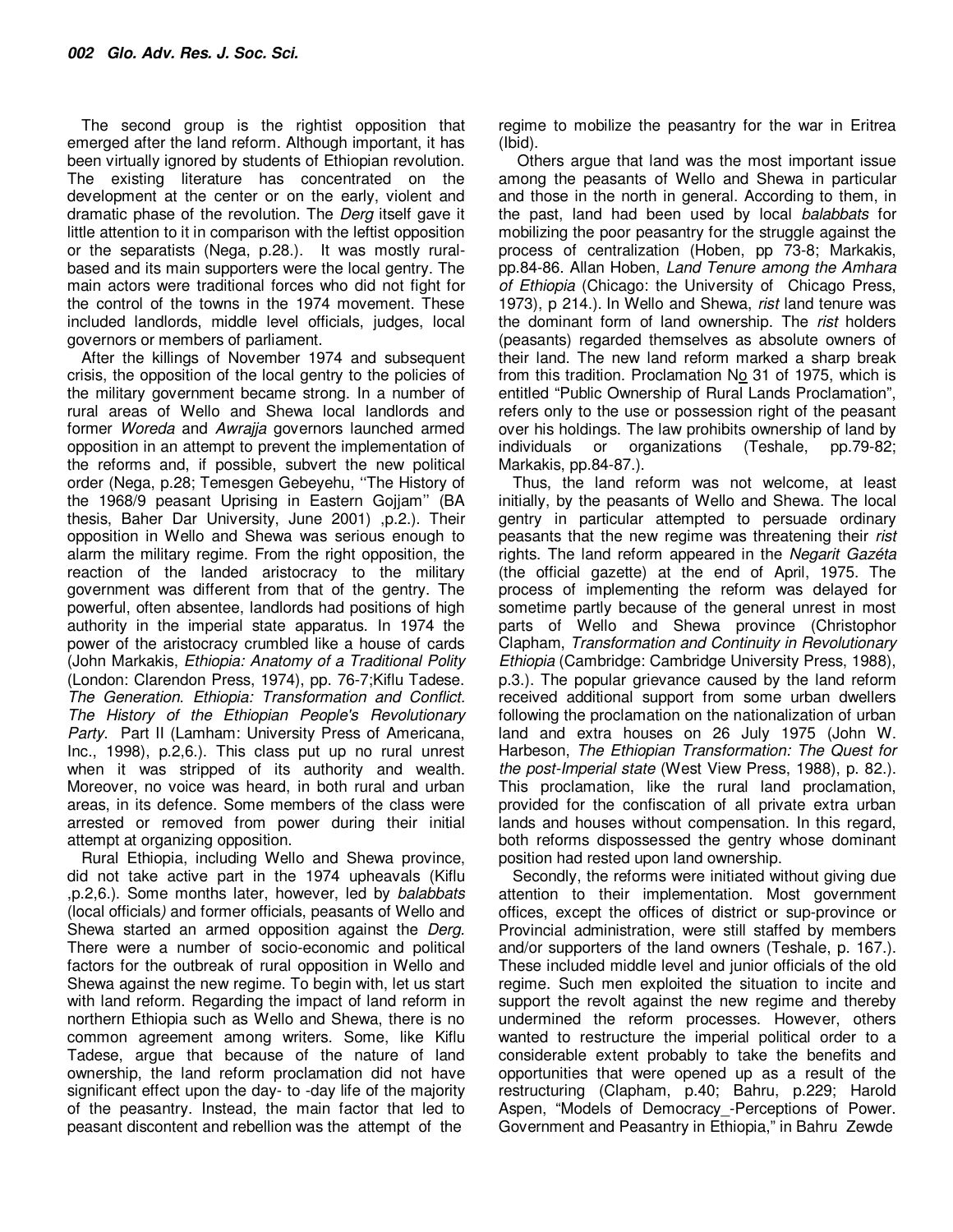and Siegfried Pausewang (eds.), *Ethiopia the Challenge of Democracy from Below* (Stockholm: Elanders Gotab, 2002) p.p.61-63.).

True, many of the powerful nobilities or officials were removed through arrests, execution or retirement in 1974. For example, in the province of Wello and Shewa, except its supporters, without taking their ages and services into consideration, the *Derg* removed district and supprovince governors through retirement (Desalegn Rahamato. "Land and Agrarian Unrest in Wällo, Northern Ethiopia, Pre-and Post-Revolution Ethiopia" (Addis Ababa University, 1996), pp.32-3;Workneh Zemedkun , "EMALEDEH:A Brief Political History" (B ED Thesis, Bahir Dar University, June 2001),p.3.). This was probably made to weaken the local gentry whose power was entrenched in the rural areas. The traditional and strong vertical social ties linked former local officials with the peasants. This in turn enabled them to form a formidable rural unrest against the *Derg* within a short period of time (Clampham. Transformation and Continuity in Revolutionary…, p. 51.).

Thirdly, there was an attempt to save one's life from summary execution by the *Derg*. The killing of the officials and ministers of the old regime in November 1974 was a warning to the imperial officials and their associates in the provinces (Desalegn, p.32.). As the *Derg* continued to arrest and sometimes execute important nobilities and officials, unrest broke out among the gentry, including members of parliament (Clampham., p.53.). The activities of the provincial representatives of the *Derg* also aggravated the political tension. For example, in the late 1975 over a thousand men were appointed and sent to different provinces, including Wello and Shewa. This was done to dislodge the entrenched imperial bureaucracy and replace it with a new and pro-*Derg* personnel (Clampham., p.51; Desalegn, p.35. Fred Halliday and Maxine Molyneux. *The Ethiopian Revolution* (London: Verso Editions and NLB, 1981), pp. 104-6 .).

The new appointees, called "apostles of change" included provincial, sup-provincial and district administrators, development agents and local staff of the Ministry of Land Reform (Desalegn, Pp. 588-9.). By the second half of the year, most of the gentry had been removed from their posts in the two provinces (Kiflu, p.2,6.). Yet, most of the appointees sent to Wello and Shewa were members of the army. In the first year of the revolution, the new appointees carried out a policy of terror in the town of Desse as well as in some *Awrajja* and *Woreda* towns. Members of the old aristocracy, retired officials and the wealthy nobles were arrested in large numbers. Some of them were later executed. Such actions frightened even those who kept their heads down (Yezehalem Tesfa. "The *Raza* Operation" (B.A.Thesis, Bahir Dar University, 2001), pp.10-2.). Archival materials substantiate such developments.

Fourthly, the conservative nature of the rural Ethiopia can also be considered as contributory factors for the

peasant defiance in Wello and Shewa. This can be explained in terms of religion and loyalty to the Emperor (Teshome G. Wegaw. "The Burden and Glory of Being Schooled: An Ethiopian Dilemma," in *Proceedings of the Seventh International Conference of Ethiopian Studies,* pp. 487-493.). In pre-revolutionary Ethiopia, people considered their king as the representative of God on earth. Thus, any one who opposed the Emperor was seen as a rebel against God (Ibid).

Finally, the role of bandits in organizing and escalating this popular discontent and protest was important .According to Crummey, banditry "in the nineteenth and twentieth century Ethiopia, represented the violent defiance of established authority" (Donald Crummey. "Banditry and Resistance: Noble and peasant in Nineteenth Century Ethiopia." In *Proceedings of the Seventh International Conference of Ethiopian Studies*, pp. 588-89.Zegaw Asfera, "Some Aspects of Historical Development in Amhara,Wello:1700-1815"(B.A Thesis,Addis Ababa university, 1973),pp.1-3.). In Amharic banditry is *Shiftnet*. In the mid of 1970s, banditry was the order of the day in Wello and Shewa.Belw,

#### **Wello**

In Wello, rural opposition against the Derg began just after the proclamation of the land reform in 1975. The rural unrest lasted for two and half years and the cost to both the security forces and the peasantry was very high. One of the first acts of the Derg after it seized power in September 1974 was the abolishing of the special Status of Wello, whose administration was vested in the crown prince and military men were appointed as administrators at all levels of the province (Fekadu Begna, "A Tentative History of Wello: 1855-1908"(B.A Thesis, Addis Ababa University, May1972),Pp.53-57.). In fact, the Derg placed Wello under military administration on the ground that the governorate-general was suffering from drought and famine. The chief administrator of the province was now colonel Getahun Ejigu and all sup-provincial administrators were majors or major equivalents, except in Lasta (*Ibid)*.

In the first years of the revolution, there was confusion and uncertainty in Wello. In January 1975 major Atnafu Abate, the second most powerful man in the Derg at the time, had authorized the deployment of a rapid deployment force in Dessie. However, a force of this size was inadequate to provide protection to a province as large and as inaccessible as Wello. The *nechilebashes*  (local militia) were one of the early victims of the revolution as they lost the land they had for their service and thus they were among the first group to oppose the revolution (Kiflu, p. 6;Tefera Haile Selasé. *The Ethiopian Revolution (1974-91): From a Monarchical Autocracy to a Military Oligarchy* (London: Kegan Paul International, 1997), p. 193; Molla Tikuye. "System of Land Tenure and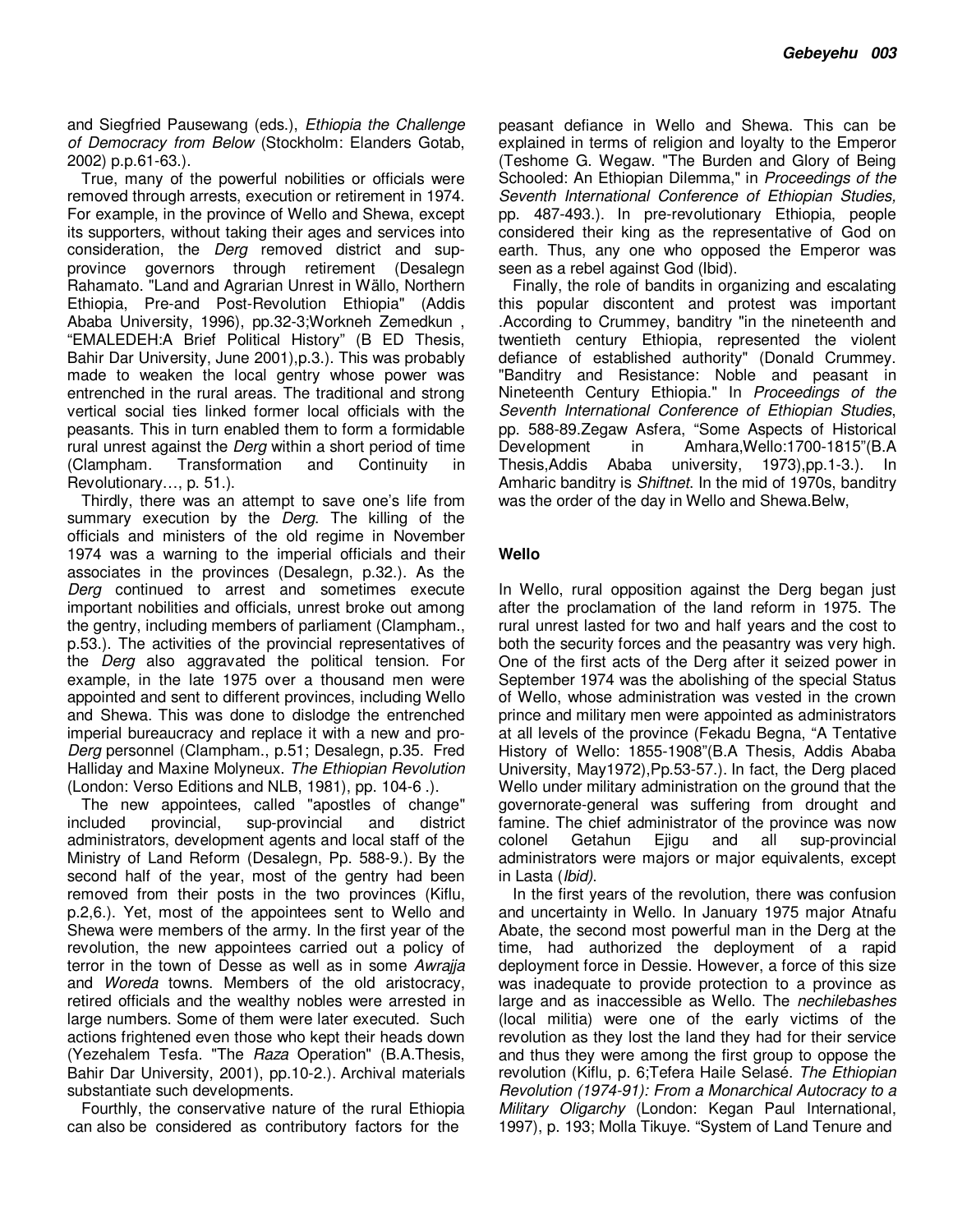Peasant Protest in Gubbalafto Woreda:1785-1974".(B.A Thesis, Addis Ababa University,May1984),PP.2-5).

Wello was also becoming the active center for organized insurgent movements such as the EPRP, TPLF and EPLF. In addition, by the last quarter of 1975, EPLF armed and supported Ali Mirra, the traditional sultan of the Afar, who became active in northeast Wello and central Yejju (Molla, PP.2-5)**.** Here, we may ask who were the rebels and what were they fighting for? To list the names of rebels is difficult yet the leaders were a former judge, governor, *nechelebahes* and so on. The majority of the rebel leaders had traditional titles ranging from *Balambaras* to *Dejazmach (*Ibid).

The first outbreak of armed rural unrest occurred in Lasta led by Dejach Berhane-Mesqel Desta. On 14 March 1975, his forces attached Lalibela, the supprovincial capital. He also attacked and over-ran Sekota, capital of Wag *Awrajja*(sup-province) (Molla Tikuye. "System of Land Tenure and Peasant Protest in Gubbalafto Woreda:1785-1974".(B.A Thesis, Addis Ababa University,May1984),PP.2-5). Just as the time of 1960 anti-tax revolt, Wadla Delanta was again in the forefront of oppositional activity. *Grazmach* Hailu Barenti and *Kegnazmach* Assefa Tarekegn were leaders of the insurrection. In Wore Himano opposition was spearheaded by *Fitawrari* Ali Faris, one time governor of the *Awrajja.* In Wore Illu Awrajja *Kegnazmach* Mekonnen Assefa was reported to be actively preparing and leading the insurrection. In September – October 1975, there was total explosion of opposition activity especially in western Wello (Asnake Ali, "Aspects of the Political History of Wello:1872-1917"(M.A Thesis,Addis Ababa University ,June1983 ),pp.2-5 ; Dessalegn Rahmato, "Land and Agrarian unrest in Wallo, Northern Ethiopia, Pre-and Post-Revolution Ethiopia" (Addis Ababa University, 1996),pp.5-6; Bahru Zewde*,A History of Modern Ethiopia (1855-1974)* (Addis Ababa: AAUP, 1991)pp.140-45).

Most of the *Awrajas* fell under the rebels which caused desperation among senior officials of the new regime. The peasants were advancing to Dessie. Yet, the *Derg* responded quickly. At Kuta Ber, the peasants were decisively beaten. This ended the attaining of the gentry to defeat the revolution. After the battle of Kuta Ber, the government sent air-borne troops to Wore Himeno and Wadla Delanta to re-establish government and control over these areas. But much of the western regions of both Wore Himeno and Wadla Delanta Awraja continued to be under rebel control. Here, the main rebel figure in 1976 and early part of 1977 was *Fitawarari* Mekonnen Melaku who was supported by Colonel Tadesse Seralign and his forces. Yet, peasants' strength declined gradually (Desalegn Rahamato. "Agrarian Reform in Ethiopia: A Brief Assessment," *Proceedings of the* Seventh *International Conference of Ethiopian Studies* (University of Lund, 1984). Pp.588-9; Dessalegn Rahmato, "Land and Agrarian Unrest …p.76)**.**

#### **Shewa**

In spite of its proximity to Addis Ababa, Shewa during the imperial period as well as on the eve of the 1974 revolution remained one of the least developed and most traditional parts of the country. It was sometimes referred to as *Ye qirb ruq*, meaning that it was 'close yet far' from the political and administrative centre of Ethiopia (Pausewang, pp.87-93; John Young, Peasant Revolution in Ethiopia: the Tigray People's Liberation Front, 1975- 1991 (Cambridge: Cambridge University Press.1998),pp.12-17;Ahmed Hassen Omer, "Aspects of the History of Efrata –Jille Woreda(Shewa Region With Particular Reference to Twentieth Century".(B.A Thesis ,June 1987),pp.1-5).

During imperial times, the state hardly penetrated to the grassroots level in Shewa. For example, it was customary for landlords and petty government officials to expect and receive fattened sheep, butter and honey from the peasants as a gift, mainly on public holidays, at weddings and the like. If peasants did not submit these traditional gifts on time, they could be evicted from the land they had been farming for decades (Ibid).

In addition, Shewa had suffered continual droughts and famines. In the words of Seven Rubenson, the region is 'one of the most drought prone areas of Ethiopia'. We have, for example, a reference to drought and famine in this region as far back as the thirteenth century. It was also seriously stricken by the Great Famine of 1888 to 1892, which resulted in heavy loss of cattle and human life (Ahmed Hassen Omer, *"*Close Yet Far: Shewa under the Derg." In Wendy James, et al (eds.) Remapping Ethiopia: Socialism and after *.Oxford: James Currey)*.

During this period, the student revolts in Shewa began to influence the peasantry. Many of the students participating in the revolt came from a peasants' background. In 1965 students at Haile selassie I university were also spreading the slogan of 'Land to the Tiller' and this began to reach the consciousness of peasants (Aspects of the History of Efrata –Jille Woreda..).

 Yet, the way the Derg deposed the emperor was a matter of concern to a majority of the people in Shewa, particularly the elderly. The majority of them did not approve the way the Emperor has been deposed. In fact, it was the killing of Ethiopian cabinet ministers and high government official on 23 November 1974 that produced the first real opposition to the Derg. Although support for these opposition scattered through out the country as a whole, it was particularly evidence in Shewa (Close Yet Far: Shewa under the Derg." In Wendy James …pp.75- 77).

In Shewa, the land reform decree of 4 march 1975 had both short-and long-term consequence for Derg rule. . The short-term consequence was that the land owning classes wee highly displeased from start by the Derg's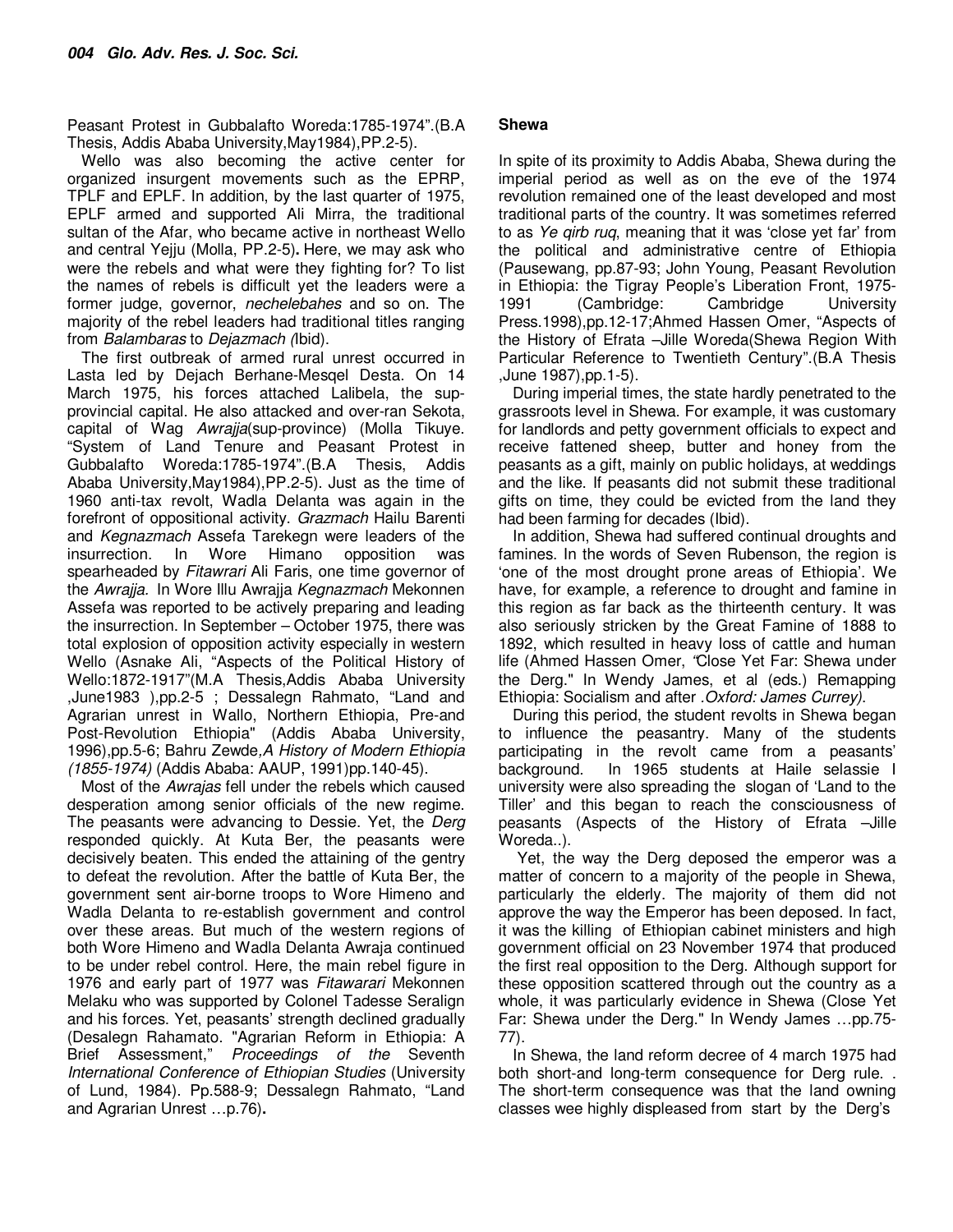harsh steps because the pillar of their pride and joy, the main source of their wealth and political power, was taken away by stroke of the pen. In the region,a total of 30,473 gasha of land were confiscated by the Derg (*Ibid;*pp.80-85.).

#### **Leadership and organization**

The leadership of the rebellion had been provided by the gentry and their closest associates. Initially, in their respective localities, the leaders were able to sustain rebel solidarity. There were no dissents among individuals in the face of the common enemy, the *Derg*.

In Wello the command structure of peasants resembled that of the 1968-69 revolt. Except the main leaders, most of them were ordinary bandits. The selection of local leaders was based on social background and leadership quality (Ibid*;*pp.80-85;Chege,Michael." The Revolution Betrayed: Ethiopia, 1974-79*," Journal of Modern African Studies*, 17,3(1979),pp.20-27.). Some of them like Dejach Berhane-Mesqel were popular because of their skill and fairness during their governorship. Some of them were also patriots during the 1936-41 anti-fascist struggles. This made their followers to believe that they would be capable of uniting and leading them to victory as they combined both political and military skills (Ibid*;*pp.80- 85;Marina Ottaway, "Land Reform in Ethiopia 1974- 1977.'' In Alan K.Smith (Ed), *Peasants in Africa* . (Massachusetts: Cross Reads Press, 1978), pp.79-88.).

Nevertheless, the importance of leadership was not the same in both regions through out the period.In Shewa, the outbreak of the rural unrest was well coordinated and intense in comparison to that of wello. The two famous Biru brothers, Merid and Mesfin, were the main figures of the resistance (*Ibid;*pp.80-85;Siegfried Pausewang, Peasants, Land and Society. A Social History of Land Reform in Ethiopia (Weltforum pp. 87-93.-Verlag, 1983),). All leaders were members of the gentry. They were imperial officials. They managed to destroy the government force within a few days, during which solidarity was maintained (Close Yet Far: Shewa under the Derg." In Wendy James …pp.75-77; Pausewang, pp.87-93; John Young, Peasant Revolution in Ethiopia: the Tigray People's Liberation Front, 1975-1991 (Cambridge: Cambridge University Press.1998), pp.12- 17.).

In some areas, leaders had dual responsibilities. Parallel to military activities, they had administrative tasks. They resolved local conflicts and transmitted messages to their followers (Informants: Mohammed Ali, Alemneh Mengesha, Admasu Akalu). Moreover, leaders recruited new members for the on-going anti-*Derg*  struggle. This was done in two ways: peaceful and forceful. The use of propaganda characterized the former method while the use of force was the characteristic of the latter (Ibid).

In most of the rural arras of Wello and Shewa, rural unrest had no organized army. It was the movement of a collection of armed groups. It had a more of traditional form of organization. The people of Wadla Delanta, Wore Himeno, Wore Illu,Wag and Yejju had the tradition of mobilizing themselves for fighting. In those areas the rebels were organized for a quick defensive or offensive action (Ibid).

Despite differences in motivation and commitment, in Wello Dejach Berhane-Mesqel. *Grazmach* Hailu Barenti and *Kegnazmach* Assefa Tarekegn *Kegnazmach* Mekonnen Assefa Fitawarari Mekonnen Melaku and others dominated the politics and military activities of their localities. The leaders and their supporters, in both provinces, disregarded the new system and attempted to form an authority that would satisfy their personal ambitions. They made temporary rules and regulations that gave legitimacy to their insurrection (Informants: Haregewoyn Mannaheloh, Alebacheww Kasa.).

But, when the *Derg* became more and more powerful, unity and solidarity among the rebels started to evaporate into the thin air. Just as the 1968-69 revolt in the province failed due to the absence of a strong organization, so was the 1975-76 rebellion in Wore Illu, Wag and Yejju (*Ibid.)*. In this regard, we may ask why the rural unrest lacked unity and organization. The first reason was the death of the emperor. As well known, the concept of the emperor as a symbol of rural unrest had played an important role in the victory of the patriots over the Italians. Thus, if the emperor had lived or gone into exile, he would have provided leadership or organization for the rural unrest. But the emperor died (*Ibid.)*.

Secondly, the Derg started to appoint the natives as Woreda and awrajja officials. This made the rebels to some extent not to show commitment to wipe out government forces and sack the towns. Moreover, the reforms of the *Derg* were also welcomed by the Muslims and some Christians who were victims of the imperial regime. The Muslims and some settlers had no land because of the landholding system (For details see Hussein Ahmed, "Islam and Islamic Discourse in Ethiopia (1973-1993)." In Harold G.Marcus (ed.), *New Trends in Ethiopian Studies. Papers of the 12th International Conference of Ethiopian Studies.* Vol.1. (East Lansing :The Red Sea Press, Inc., 1994), pp.776-785.). These men were sympathetic to the new regime and its reforms though they did not openly support it.

Finally, parochialism was another weakness of the rural unrest. The leadership and organization of the movement did not promote unity across provincial frontiers. Initially, according to official reports, there was correspondence among rebel leaders of Wore Illu and Shewa. Each movement was in a relative state of isolation. This and divergent interests prevented the founding of a common organization even among the rebels of Wello (Informants: Haregewoyn Mannaheloh, Alebacheww Kasa).In general, none of the leaders were successful in integrating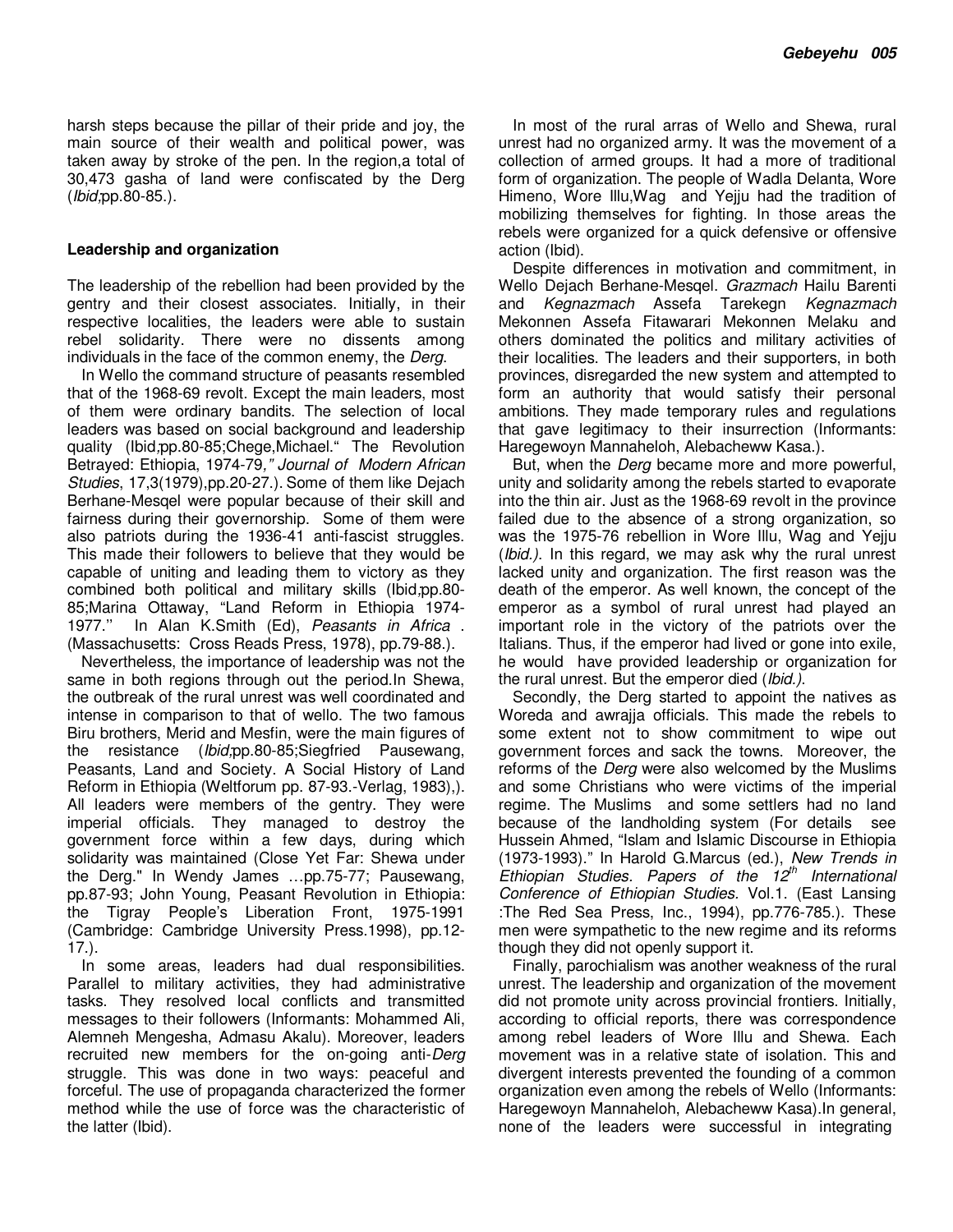different territories and giving the struggle a unified and single leadership in both regions. This made the rural unrest very local and short-lived.

#### **Intensity and Geographical Extent of the Resistance**

The rural unrest did not cover the entire province. In Wello, the main centers of rural unrest were Wadla Delanta, Wore Himeno, Wore Illu,Wag and Yejju. Whereas in Shewa Afqera was the main center of the resistence. These areas were remote and inaccessible. The rugged terrain of the areas also facilitated the movement of rebels, unlike the plains, which could not be easily defended (Informants: Haregewoyn Mannaheloh, Alebacheww Kasa). In both cases, the main supporters came from the rural areas. In both areas movements were conceived, organized and waged in the countryside. In short, the rural unrest took place in a rural setting. Urban linkage was almost non-existent (Informants: Haregewoyn Mannaheloh, Alebacheww Kasa).

Regarding the intensity of rural unrest, because of geographical extent and mass participation, it is difficult to give a detailed picture of the level of violence. There were variations in place and time. Comparing with Wello, the rebellion in Shewa was intense and lacked spontaneity. That is, in the latter it was relatively more radical than in the former. Moreover, there was no sufficient and sustained internal cohesion throughout the course of the rural unrest in the former (Informants: Haregewoyn Mannaheloh, Alebacheww Kasa ;.John Markakis, *Ethiopia: Anatomy of a Traditional Polity* (London: Clarendon Press, 1974), pp. 76-7).

In the past, the rebels (except the leaders) had lived in a regime that was markedly extractive and exploitative. But now they rebelled to defend that order. In the name of religion and land, they sought to protect a vanishing imperial regime. It was an attempt of preserving the existing political, social and economic order (Ibid). By taking harsh measures and using terror, the *Derg* successfully brought the revolt under control.

In most areas, the collapse of the rural unrest was instantaneous. Most peasants were not willing to move too far from their homes or territory. This partly led to the fragmentation of the uprising. In the absence of clear direction and political orientation, some were primarily concerned with their local interest (Gebru, p. 219,250; Informants*:* Melak Abatneh,Simachew Yeshewas).

Shortage of armaments was also another factor for the lack of readiness and commitment to armed struggle. In both cases there was no strong external source of support.

Abstention and desertion became common towards the end of the rural unrest which in turn weakened internal cohesion. Consequently, it became easy for the state to isolate and attack one *Woreda* or *Awrajja* after another, as it happened in northern Wello in particular (Gebru, p.

219,250; Pausewang, pp. 87-93; Informants*:* Melak Abatneh,Simachew Yeshewas). From a comparative perspective, in both areas the majority of the peasants were not direct participants in the insurrection. In this regard, the 1975-78 rural unrest in Wello had similarities with its predecessor, the 1968-9 revolt. Both uprisings had similar pattern of evolution (Gebru, p. 219,250;Informants*:* Melak Abatneh,Simachew Yeshewas).

By contrast, the 1975-78 movement had it own peculiarities in both cases. The movement rejected the legitimacy of the *Derg.* In 1968-9, in wello the peasants did not attack the legitimacy of the monarchy or the ideological roots on which the political and economic power of the regime rested. Furthermore, it had better leadership and affected wider areas as the principal leaders had been former officials and governors (Gebru, p. 219,250; Informants: Melak Abatneh, Simachew p. 219,250;Informants*:* Melak Abatneh,Simachew Yeshewas). They showed more determination to fight as the battles in Wadla Delanta, Wore Himeno, Wore Illu,Wag and Yejju,in Wello, and Afqera, in Shewa, demonstrate. In the case of the former, once the limited goals of the leaders were met, they abandoned their allies-the peasantry. In 1975-78, the opposite happened. As government forces became repressive, support of the masses started to be eroded. The followers betrayed their leaders and surrendered to the *Derg*. The main victims became the rebel leaders and their families (*Ibid*).

Finally, both rural unrests had no strong links with other anti-*Derg* fronts of the country, except the initial attempts in Wello with ELF and TPLF (*Ibid;* Zegaw,pp.1-3;Nega ,pp12-3;).

In the case of EPRP, it had some link with the revolt of Shewa. In this period, EPRP was the main opponent of the *Derg* in the province. It was able to create tension and fear among the representatives of the *Derg*. This was the factor for the execution of many peasants and government employees including elementary school teachers. In some areas, by 1977 some peasants and urban dwellers had reached a desperate situation. The cruelty of the *Derg* and the widespread banditry made the people weary and exhausted. They were nearly to follow any movement that offered new hope. The EPRP established its local political network. In some parts of rural Wello the EPRP did not establish strong relations with the peasantry (Ibid).

The peasant rebel leaders were fighting to protect the imperial regime which was contrary to the aims of the EPRP (Ibid). Thus, it was only locally- educated young people who were ready and willing to accept the cause of the EPRP for the simple reason that they knew that their relatives and peasants had been mistreated by the imperial regime and the *Derg.*

Finally, both rebellions were defeated yet the discontent continued. The growing discontent in Shewa and Wello was mainly due to three important events: the dark years of the so-called 'red terror'; the 1984 famine;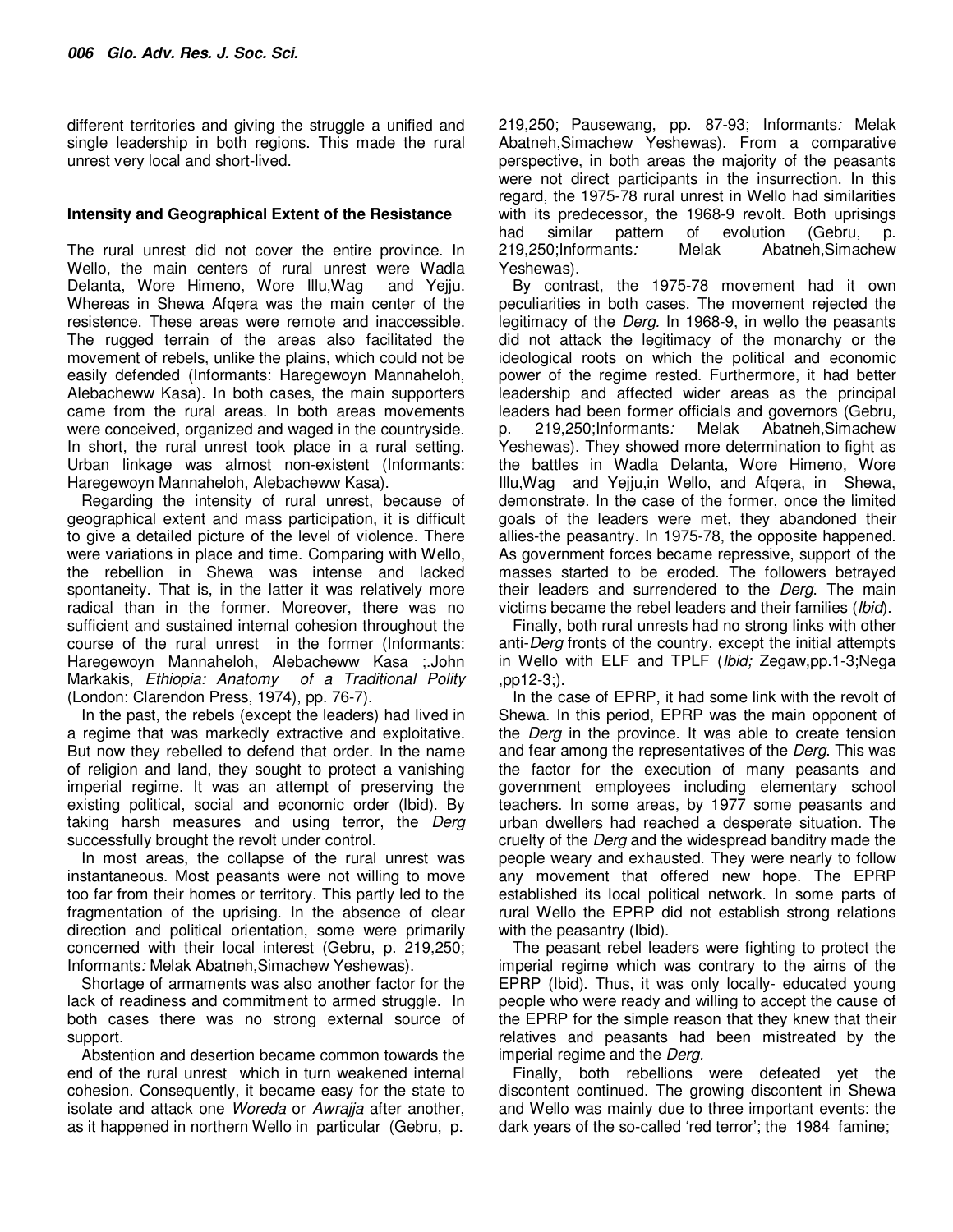and the massive forced conscriptions undertaken by the Derg to overcome the ever-growing internal threats (Ibid). As already noted in the previous section, by 1977 the peasantry in Shewa and Wello had reached a desperate situation.The peasantry was weary, exhausted, and therefore ready to listen to any newcomer with the promise of any new hope. This was provided by the Ethiopian people's Revolutionary party (EPRP) which had started founding its local political network a Shewa in particular by this time (Informant: Alebachew Kasa.).

Yet, the anti-Derg movement of EPRP in Shewa and Wello ended in complete disarray in 1978 to 1979. In consolidating its power, the Derg organized Commission for Organizing the party of the working class of Ethiopia (COPWE, or in the Amharic acronym, ISEPAKO) in December 1979. This period was a time when the Derg felt immensely strong so much so that one of its popular slogans went: 'We shall put not only reactionaries under our control but also nature!'.Nevertheless, this slogan was short lived as the 1984 famine developed (Informants: Qasim Ahmed.).

The Derg, who had failed to manage the problem of famine, implement the National Military Service and Civil Defense Proclamation in 1983. This proclamation was not accepted by the population. It was particularly resented by the people of Shewa and Wello, especially at the height of the famine. Shewans and Wello felt that conscription was the final burden that would destroy them totally (Informant*:* Haregewoyn Mannaheloh.).

Thus the people of Shewa and Wello were made fearful, hostile, and desperate. It was at this juncture that they became totally defiant of the authorities, breaking the law and resisting any form of co-operation with the regime. That is why the Ethiopian people's Revolutionary Democratic Front (EPRDF) was allowed to pass through Wello and Shewa without opposition, an act that facilitated its eventual success in capturing and controlling the Ethiopian capital, Addis Ababa, in May 1991 (Informants*:* Melak Abatneh,Semachew Yeshewas).

#### **CONCLUSION**

In 1973- 74 there was popular unrest throughout the country. On 12 September, 1974 Emperor Haile-Sellasé was overthrown. In June, different units of the armed forces, the police and the Territorial Army established the Provisional Military Administrative Council (PMAC) or the *Derg* (Committee).During this initial stage, the revolution was characterized by mass involvement, spontaneity and absence of bloodshed. Soon, however, the military became totalitarian and dictatorial. It outlawed any form of opposition, demonstrations and strikes. Such developments and the continuous execution of "counterrevolutionaries" caused various ethnic, regional and political oppositions against the *Derg*. The oppositions can be categorized into rightist and the leftist. A typical

example of the former was the 1975-78 peasant rural unrest in Wello and Shewa.

The government's response to all oppositions was harsh. Everywhere, the anti-*Derg* movements were put down by force. The government forces killed or imprisoned many rebels and their relatives in the province. Government forces often conducted a series of mopping–up operations to suppress armed opposition. In the process, hundreds of civilians were killed. Thousands of rural homes were set on fire and large numbers of livestock were looted and slaughtered by security forces in both provinces. Such cruelty of the *Derg* against the peasants of Wello and Shewa contributed to the growth and spread of agrarian unrest in the province until the fall of the regime in 1991. The people were frightened and became hostile by continuous government campaigns. Consequently, in the last days of the *Derg,* the people challenged the local authorities.

#### **BIBLIOGRAPHY**

- Ahmed HO (2002). "Close Yet Far: Northern Sawa under the *Derg*." In Wendy James, *et al* (eds.) *Remapping Ethiopia: Socialism and after* .Oxford: James Currey Ltd,.
- Anonymous (1987). "Aspects of the History of Efrata –Jille Woreda (Shoea Region With Particular Reference to Twentieth Century". B.A Thesis.
- Asnake A (1983). "Aspects of the Political History of Wello:1872- 1917".M.A Thesis, Addis Ababa University.
- Aspen H (2002)."Models of Democracy--- Perceptions of Power. Government and Peasantry in Ethiopia," in Bahru Zewde and Siegfried Pausewang(eds),*Ethiopia the Challenge of Democracy from Below* .Stockholm: Elanders Gotab.
- Bahiru Z (1998). *A History of Modern Ethiopia (1855-1974)* .Addis Ababa: AAUP, 1991university press,
- Caulk RA (1978). "Armies as predators; soldiers and peasant in Ethiopia, C., 1880 – 1935. The Int. J. Afr. Hist. stud., x1(3).
- Crummey D (1984). "Banditry and Resistance: Noble and Peasant in Nineteenth Century Ethiopia, " in *Proceedings of the Seventh International Conference of Ethiopian Studies .*University of Lund.
- Cohen J, Weitraub D (1975). Land and Peasants in Imperial Ethiopia: The Social Background to Revolution. Assen: Van Gorcum and comp.B.V.
- Desalegn R (1984). "Political Power and Social Formation in Ethiopia under the Old Regime: Notes on Marxist Theory". In *Proceedings of the Eighth International Conference of Ethiopian Studies*, Vol. 1 .Addis Ababa: Addis Ababa University**.**
- Dessalegn R (1994). "The Unquiet Countryside: The Collapse of 'Socialism'and Rural Agitation, 1990 and 1991,"in Ababa Zegeye and Siegfried Pausewang (eds.), *Ethiopia in Change* .London: British Academic Press.
- Desalegn R (1996). "Land and Agrarian Unrest in Wällo, Northern Ethiopia, Pre-and Post-Revolution Ethiopia" .Addis Ababa University,
- Anonymous "Agrarian Reform in Ethiopia: A Brief Assessment". In *Proceedings of the Seventh International Conference of Ethiopian Studies* .University of Lund, 1984.
- Fekadu B (1972). "A Tentative History of Wello:1855-1908" .B.A Thesis, Addis Ababa University.
- Gizachew A (1971)."A Historical Survey of Taxation in Gojjam (1901- 1969)," .BA thesis, Haile Selassie I University, May
- Gebru T (1991). *Ethiopia: power and protest peasant revolts in the 20th century* .Cambridge. Cambridge university press,
- Harbeson JW (1988). *The Ethiopian Transformation: The Quest for the post-Imperial State.* West view Press,.
- Hoben A (1957). *Land Tenure among the Amhara of Ethiopia: the*